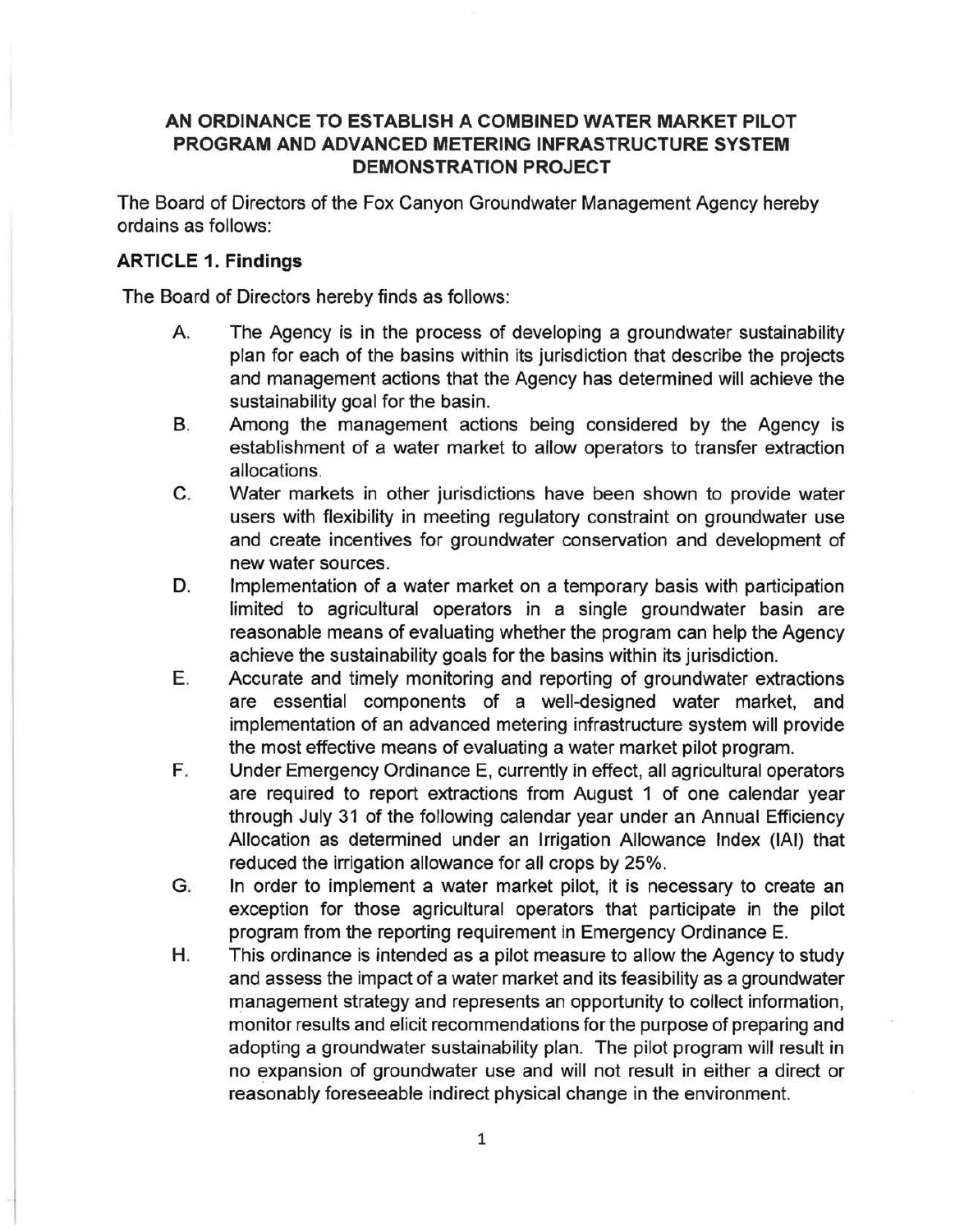# **ARTICLE 2. Purpose**

The purpose and intent of this ordinance is to establish a pilot program to evaluate the feasibility of implementing a water market in one or more of the groundwater basins within the territory of the Agency, and to encourage installation of a device on extraction facilities that will allow for remote and continuous monitoring of groundwater extractions within the Agency.

# **ARTICLE 3. Definitions**

The following terms have the meaning set forth below:

- A. Agency means the Fox Canyon Groundwater Management Agency.
- B. Agricultural Operator means an owner or operator of a facility from which the groundwater produced is used for agricultural irrigation.
- C. Advanced Metering Infrastructure (AMI) device means a smart meter or other electronic device that communicates extraction data between a groundwater extraction facility and a central data repository.
- D. Board means the Board of Directors of the Fox Canyon Groundwater Management Agency.
- E. Exchange Administrator means a third party administrator authorized by the Agency to process trades of market allocation.
- F. Executive Officer means the individual appointed by the Board to administer Agency functions and his/her designee.
- G. Market Allocation means the amount of pumping reported to the Agency for the period of August 1, 2014, through July 31, 2015.
- H. Program Participant means an agricultural operator approved by the Executive Officer for participation in the pilot program.
- I. Program Period means from August 1, 2016, through July 31, 2017. Transfer means a lease or assignment of all or any portion of a market allocation for use during the program period.

# **ARTICLE 4. Water Market Pilot Program**

- A There is hereby established a one-year water market pilot program in the Oxnard Basin. The program shall be open to no more than thirty (30) agricultural operators meeting the eligibility criteria set forth in this article 4. Under the pilot program, any market allocation or portion thereof may be transferred subject to the requirements of this ordinance.
- B. Program Eligibility An agricultural operator in the Oxnard Basin may participate in the pilot program provided: (1) the operator has installed the AMI device specified in article 5 of this ordinance on each of its extraction facilities; (2) the operator did not incur a surcharge for extractions during the period from August 1, 2014, through July 31, 2015; (3) the operator is in compliance with all rules and regulations of the Exchange Administrator and the terms and conditions of any participation agreement or any allocation transfer agreement; and (4) the operator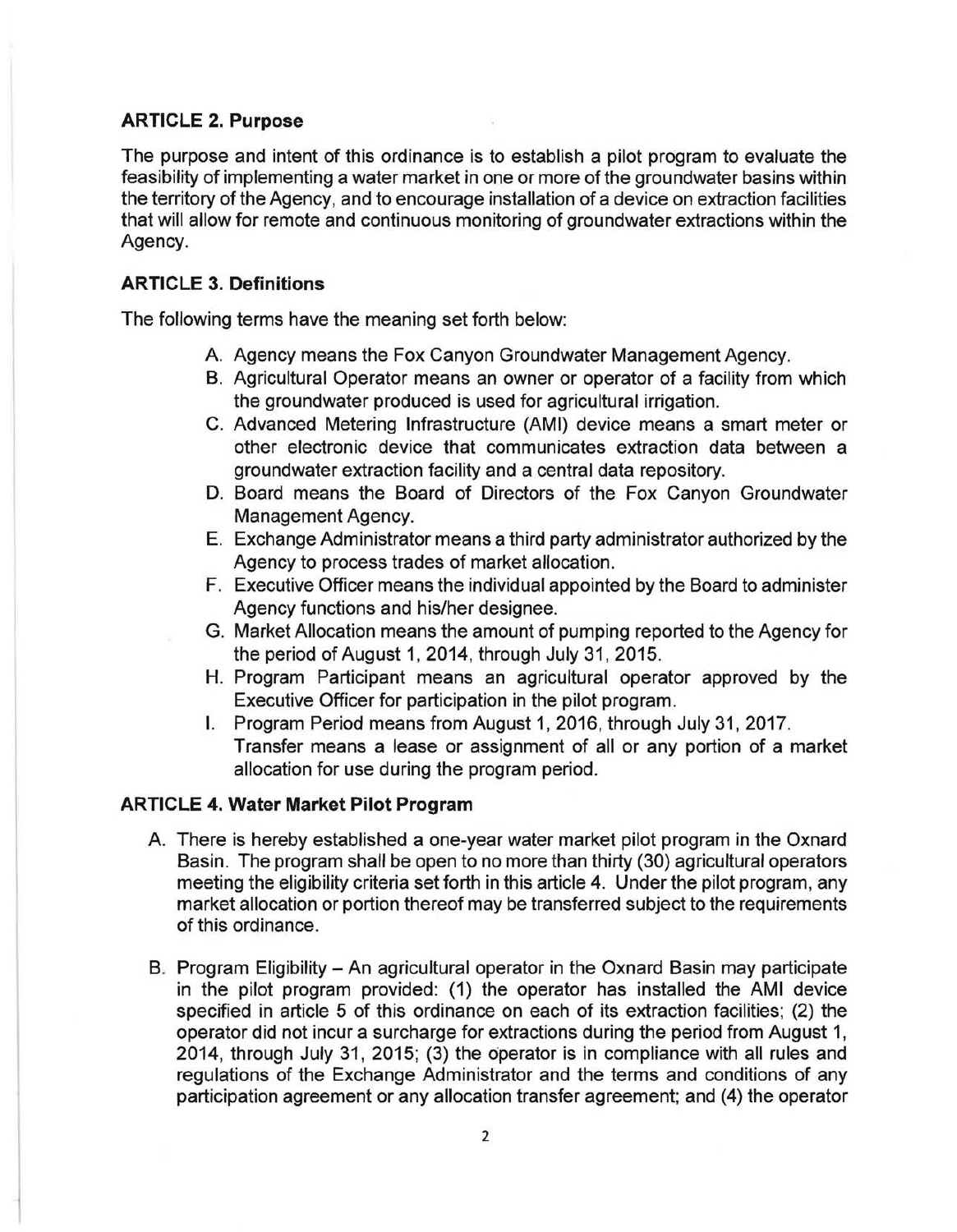is otherwise in compliance with all Agency ordinances and regulations. No agricultural operator shall be eligible for participation in the program unless and until approved by the Executive Officer.

- C. Application Requirement An operator wishing to participate in the water market pilot program shall, no later than 30 days following the effective date of this ordinance (February 7, 2017), register with the Agency and demonstrate satisfaction of the program eligibility requirements set forth in this article 4.
- D. Market Allocation The Executive Officer shall establish a program participant's market allocation that is available for transfer under this ordinance. A market allocation may not be combined with any other type of allocation.
- E. Transfers Allowed A market allocation or portion thereof may be transferred from one agricultural operator in the Oxnard Basin to another agricultural operator in that basin. All such transfers shall be approved by the Exchange Administrator with notice of the transfer to the Agency. No transfer shall be approved that results in an increase in market allocation for an extraction facility located in an area designated by the Agency as subject to seawater intrusion or in a pumping trough area. If approved, a transfer shall be effective for the remainder of the program period.
- F. Exchange Administrator Duties and Responsibilities The Exchange Administrator shall be responsible for establishing and operating the water market through an electronic platform or other method for transferring market allocations. The Exchange Administrator may adopt rules and regulations for participation in the pilot program and resolve disputes among program participants or refer any such dispute to the Executive Officer for determination. On a monthly basis, the Exchange Administrator shall submit to the Executive Officer a report summarizing water market activity during the reporting period.
- G. Extraction Surcharges Extraction surcharges shall be imposed for exceeding a market allocation as adjusted in accordance with any transfer authorized by this ordinance. For example, Participant A and Participant B each have a Market Allocation of 100 acre-feet (AF). Participant A trades 20 AF to Participant B in an approved transfer. Participant A is now subject to surcharges for extractions greater than 80 AF and Participant B is now subject to surcharges for extractions greater than 120 AF during the program period. Payment of extraction surcharges shall be made pursuant to Section 5.8.6 of the Agency Ordinance Code.
- H. Irrigation Allowance Index Program participants shall continue to report extractions in accordance with Sections 2.3 and 5.6.1.2 of the Agency Ordinance Code.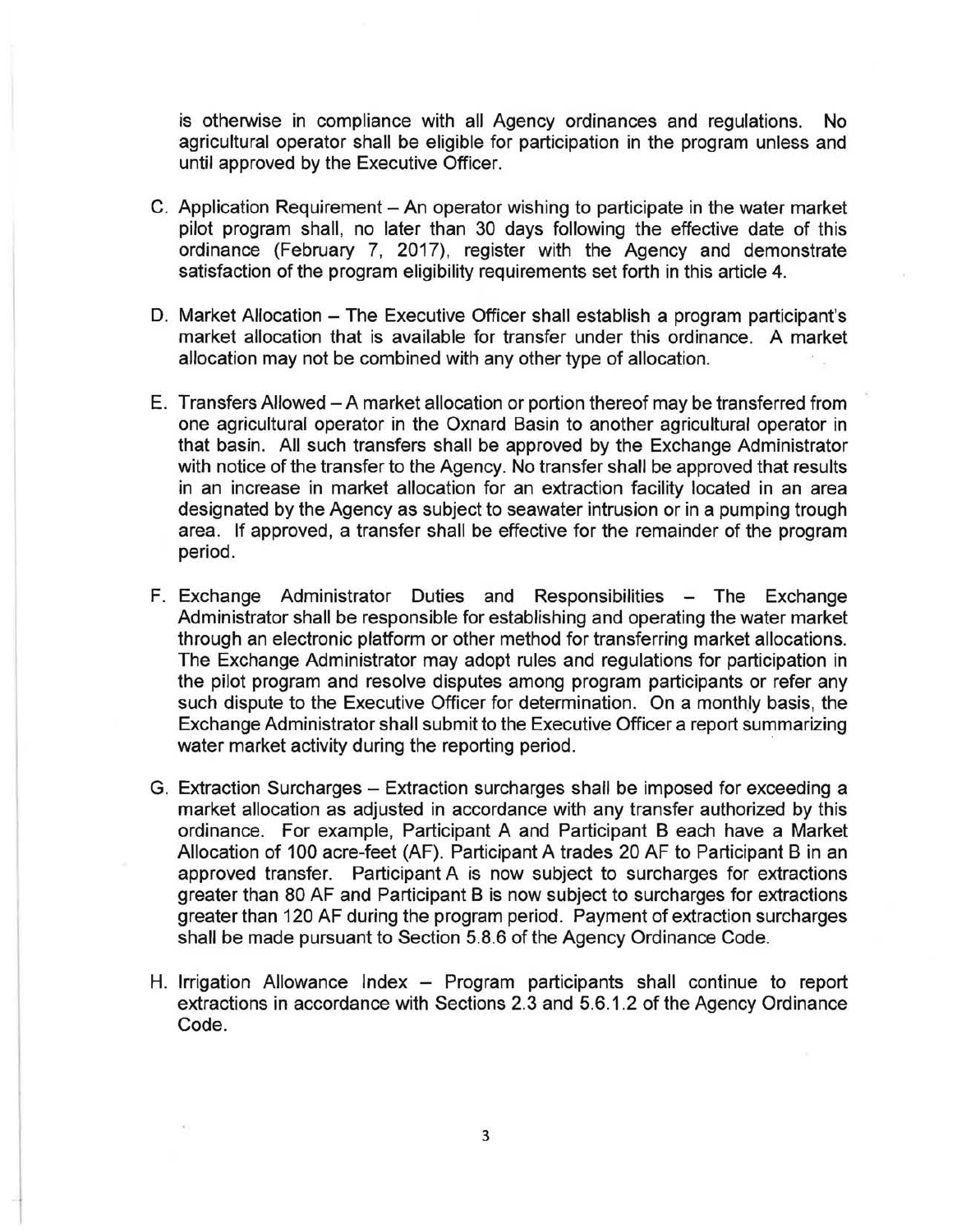I. Report – The Executive Officer shall submit a report on the pilot program no later than 90 days after completion of the pilot program that includes: (1) the level of participation in the program; (2) the total number of allocation transfers made; (3) the total amount of allocation transferred; (4) minimum, maximum and average pricing data for allocation transfers; (5) the total amount of extractions by all program participants; (7) the points of extraction; and (8) findings and recommendations for future water markets.

### **ARTICLE 5. AMI Device Demonstration Project**

The Executive Officer is hereby authorized to carry out an automated metering infrastructure demonstration project within the Agency. As part of the authority to carry out the demonstration project under this ordinance, the Executive Officer may: (a) allow an agricultural operator to participate in the demonstration project; (b) establish standards and specifications to ensure that devices installed as part of the demonstration project are capable of recording and transmitting extractions on a continuous basis to central data repository; (c) require the AMI device to be purchased and installed by the agricultural operator, (d) require that the device installed as part of the demonstration project be reasonably accessible for inspection and testing by the Agency; and (e) provide an incentive rebate of up to \$2,000 to each agricultural operator participating in the demonstration project.

#### **ARTICLE 6. Inspections**

The Agency may, at any and all reasonable times, enter upon any land for the following purposes: (a) to inspect any AMI device for proper installation, operation and maintenance; (b) to determine the amount of groundwater extracted by a program participant; (c) to assess a program participant's irrigation practices; (d) to verify any information provided by a program participant in support of an application for water transfer or in an application for efficiency allocation; and (d) to otherwise determine compliance with this ordinance.

### **ARTICLE 7. Conflicts**

If a provision of this ordinance conflicts with any other Agency ordinance, the provisions of this ordinance shall prevail.

### **ARTICLE 8. Duration**

This ordinance shall expire on July 31, 2017, except that the Agency may impose a surcharge for extractions during the program period in excess of a market allocation as adjusted under this ordinance.

### **ARTICLE 9. Effective Date**

This ordinance shall take effect and be operative 30 days after its adoption.